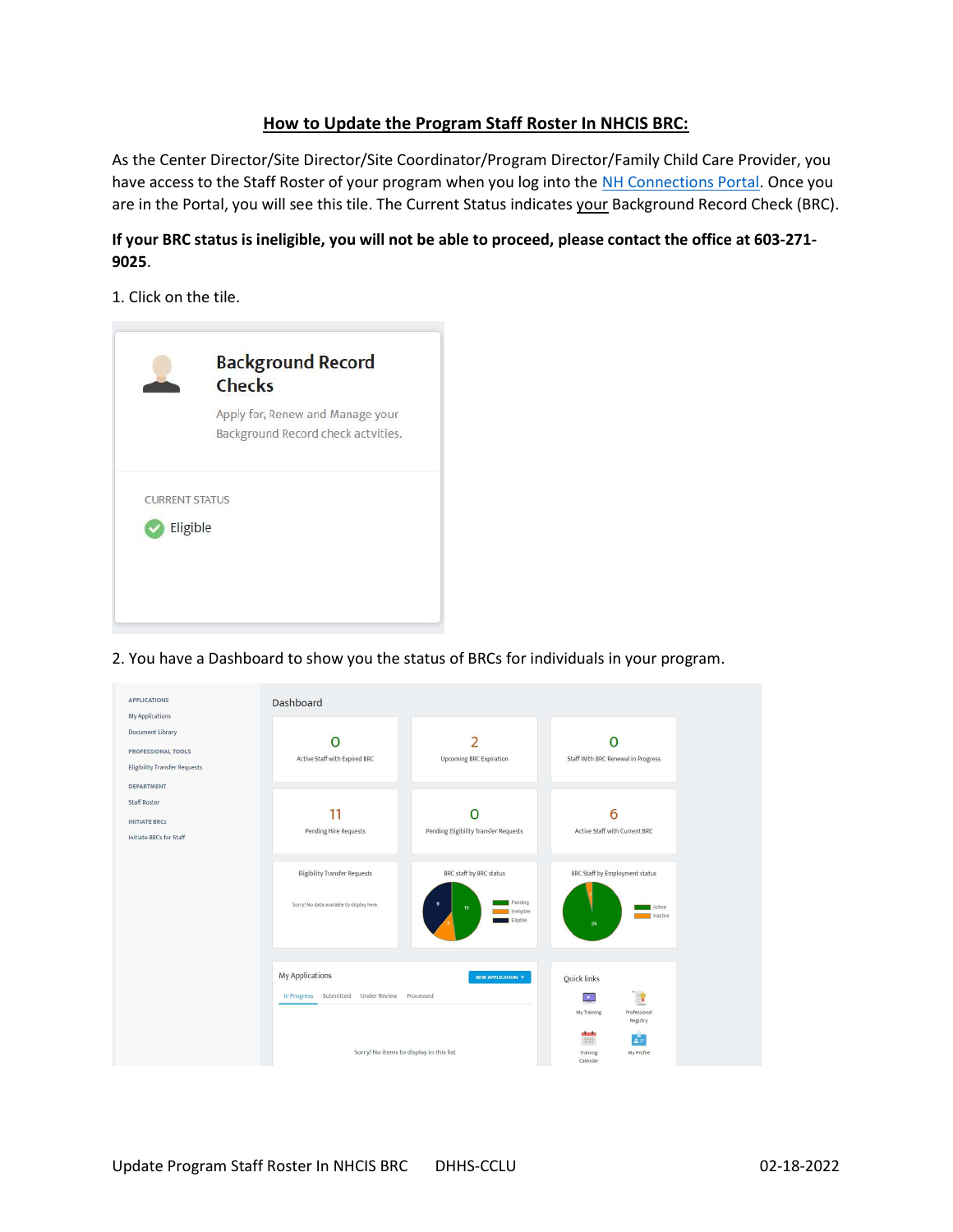APPLICATIONS Dashboard My Applications Document Library  $\overline{O}$  $\overline{2}$  $\overline{O}$ PROFESSIONAL TOOLS Active Staff with Expired BRC Upcoming BRC Expiration Staff With BRC Renewal in Progress Eligibility Transfer Requests DEPARTMENT **Staff Roster** 11  $\overline{O}$ 6 **INITIATE BRCS** Pending Hire Requests Pending Eligibility Transfer Requests Active Staff with Current BRC Initiate BRCs for Staff **Eligibility Transfer Requests** BRC staff by BRC status BRC Staff by Employment status Sorry! No data available to display her My Applications NEW APPLICATION + Quick links In Progress Submitted Under Review Processed  $\left\vert \mathbf{E}\right\vert$ My Training #  $\mathcal{L}$ Sorry! No items to display in this list My Profile

3. To see detailed information, go to the Staff Roster on the left side of the screen, highlighted below:

4. There are 3 tabs, select Active to see a list of individuals the CCLU has on file as working or living in your program. When an individual leaves, click on the arrow to the right of their name to enter the date the individual left.

| <b>APPLICATIONS</b>                                               | « Back to Dashboard                                                                              |                                 |                  |                   |                       |                          |                              |
|-------------------------------------------------------------------|--------------------------------------------------------------------------------------------------|---------------------------------|------------------|-------------------|-----------------------|--------------------------|------------------------------|
| <b>My Applications</b><br><b>Document Library</b>                 | <b>Staff Roster</b><br>Browse, search and view staff members using the filters and fields below. |                                 |                  |                   |                       |                          | <b>Add New Staff</b>         |
| <b>PROFESSIONAL TOOLS</b><br><b>Eligibility Transfer Requests</b> | $\vee$ BRC Testing Program Center Based                                                          |                                 |                  |                   |                       |                          |                              |
| <b>DEPARTMENT</b>                                                 | <b>Eligibility Transfer Requests</b>                                                             | Pending Hires                   |                  | Active            |                       |                          |                              |
| <b>Staff Roster</b>                                               | All A B C D E F G                                                                                | I K L M N O P<br>H<br><b>11</b> |                  |                   | ORSTUVWXYZ            | Q Search to filter       |                              |
| <b>INITIATE BRCS</b><br>Initiate BRCs for Staff                   | Name                                                                                             | <b>BRC Expiration Date</b>      | <b>Hire Date</b> | <b>Start Date</b> | Eligibility           | <b>Employment Status</b> |                              |
|                                                                   |                                                                                                  | 3/11/2022                       |                  | 2/11/2022         | Eligible              | Active                   |                              |
|                                                                   |                                                                                                  | 3/22/2022                       |                  | 2/14/2022         | Eligible              | Active                   | $\check{}$                   |
|                                                                   |                                                                                                  | 2/16/2027                       |                  | 2/14/2022         | Eligible              | Active                   | $\mathcal{P}$                |
|                                                                   |                                                                                                  | 4/16/2022                       | 2/6/2019         | 2/16/2022         | Eligible<br>$\bullet$ | Active                   | $\mathcal{P}$                |
|                                                                   |                                                                                                  | 2/15/2027                       | 2/14/2022        | 2/17/2022         | Eligible<br>$\bullet$ | Active                   | $\left\langle \right\rangle$ |

5. You will see the individual's information, click on the edit screen at the top, highlighted here: